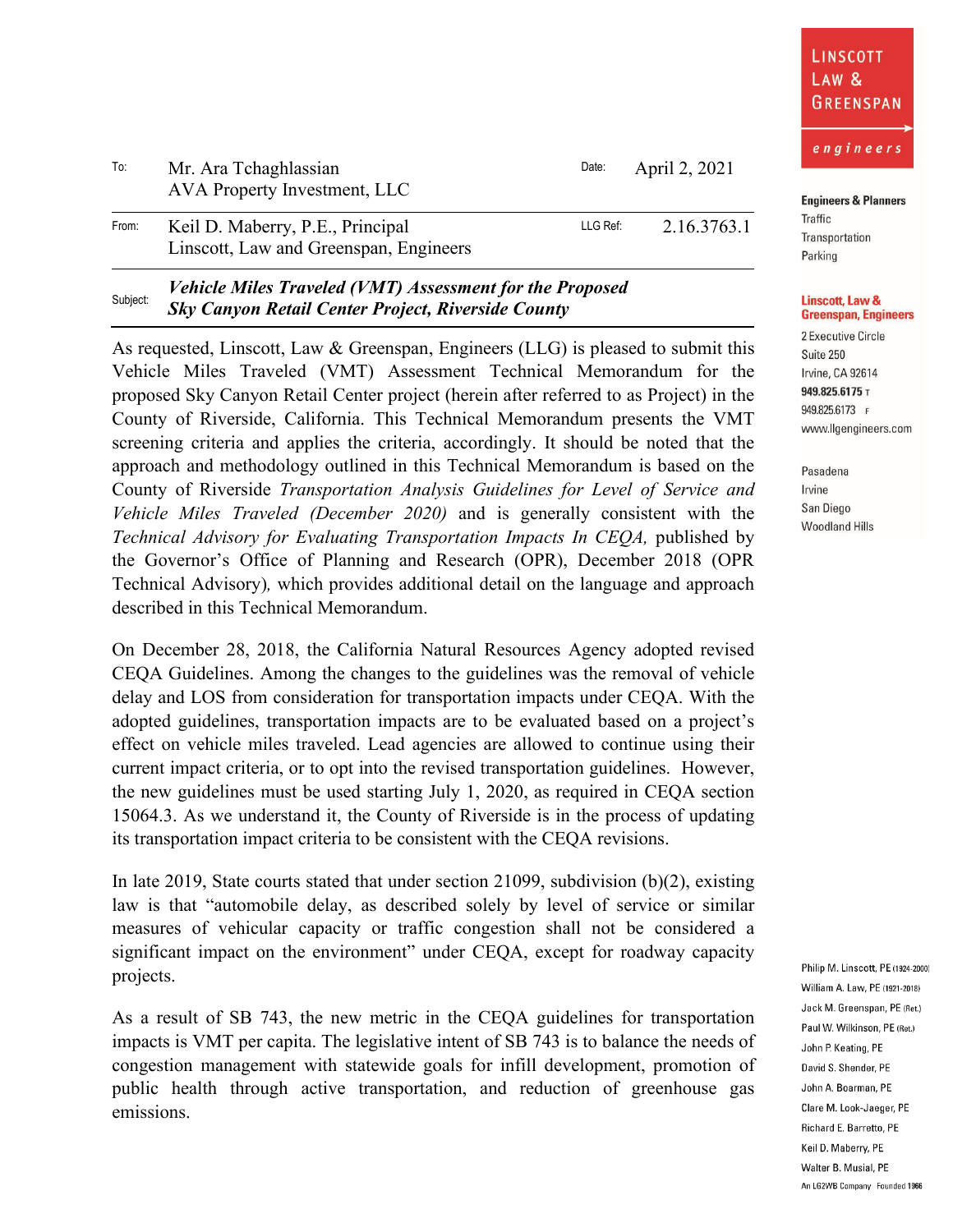Under the VMT methodology, screening is used to determine if a project will be required to conduct a detailed VMT analysis.

The County of Riverside has developed a SB 743 VMT Impact Screening Criteria to serve as a screening tool for potential VMT impacts associated with select land use projects in the County of Riverside. As such, the following guidance summarizes the potential project screening and would be presumed to cause less-than-significant impact, as shown in *Figure 3* of the County of Riverside *Transportation Analysis Guidelines for Level of Service and Vehicle Miles Traveled*:

- *Small Projects*, of which includes but not limited to, projects that generate less 110 average daily trips (ADT).
- *Projects Near High Quality Transit*, which includes projects within a ½ mile of an existing major transit stop and maintains a service frequency interval of 15 minutes or less during the morning and evening peak commute periods.
- *Local-Serving Retail*, which includes projects with no single store on-site exceeds 50,000 SF and the project is local-serving as determined by the Transportation Department.
- *Affordable Housing*, which includes projects with a high percentage of affordable housing as determined by the Riverside County Planning and Transportation Departments.
- *Local Essential Service*, which includes projects that are considered localserving as determined by the Transportation Department; such as day care centers, K-12 schools, Police and Fire facilities, Medical/Dental office buildings less than 50,000 SF, Government offices, and Local or Community Parks.
- *Map Based Screening*, which includes projects within areas of development that are under the threshold as shown on the screening map as allowed by the Transportation Department.
- *Redevelopment Projects*, which includes projects that replace an existing VMT-generating land use and does not result in a net overall increase in VMT.

The County of Riverside has developed a SB 743 VMT Impact Screening Tool to serve as a screening tool for potential VMT impacts associated with select land use projects in the unincorporated area of Riverside County. Based on direction per the